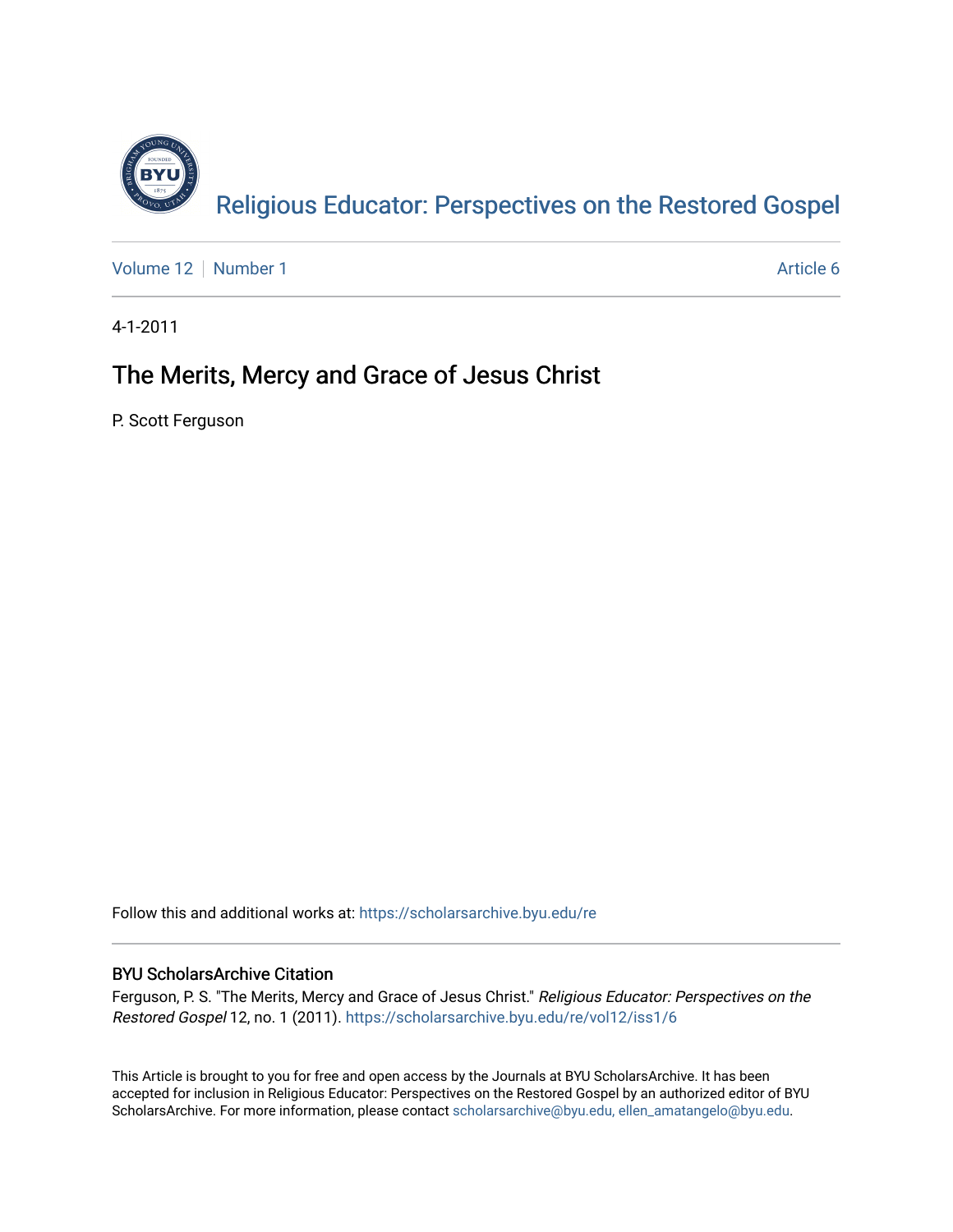

The divine trio of Christ's merits, mercy, and grace enables humankind to condition and train for eternal life and endure to the end.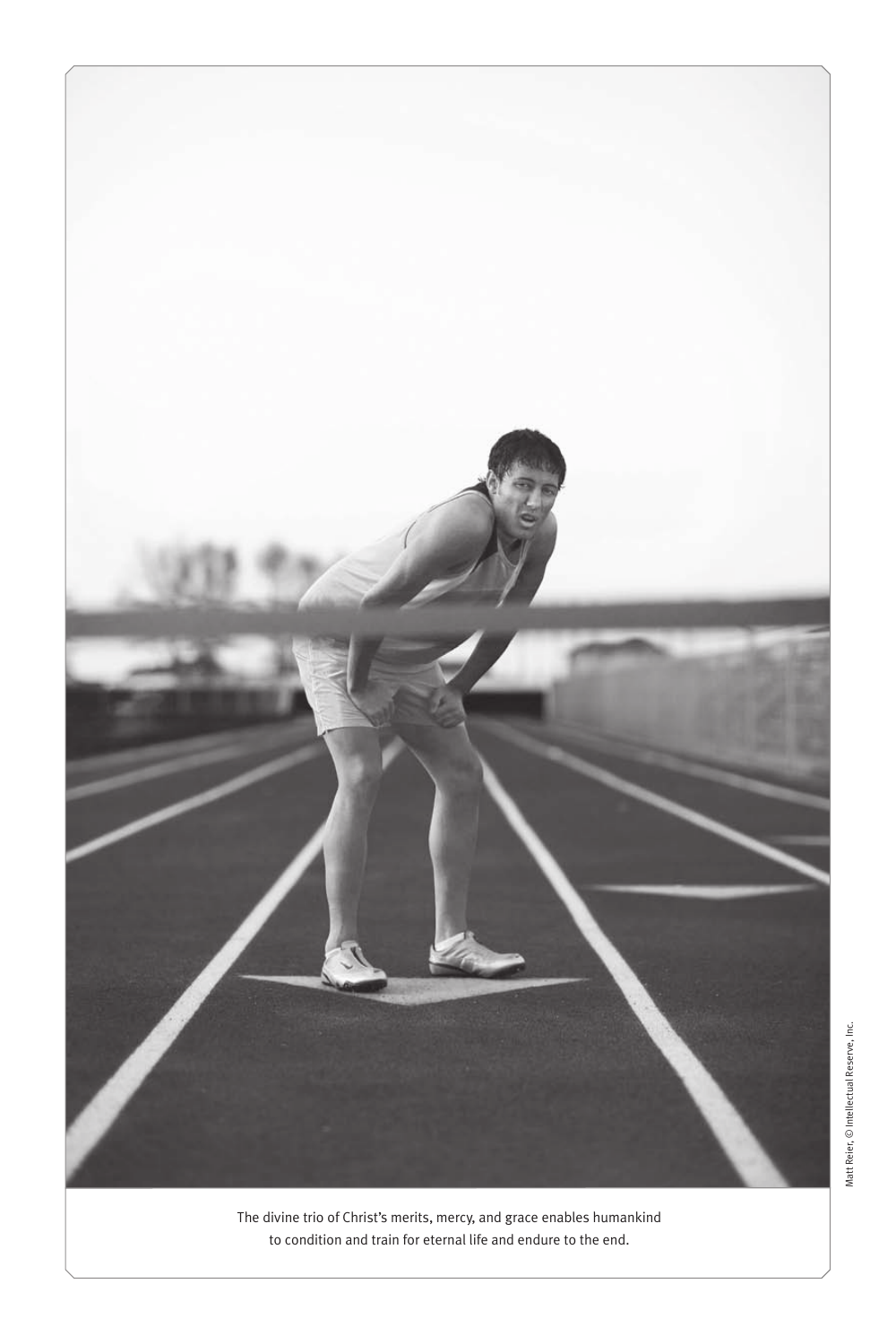# *The Merits, Mercy, and Grace of Jesus Christ*

#### p. scott ferguson

P. Scott Ferguson *(fergusons@byui.edu)* is a full-time Religious Education faculty member at BYU–Idaho.

 $\mathbf M$ any of the lessons I gleaned through ten years of training to run mara-<br>thons are now quite useful as I apply them to my pursuit of exaltation. My decision to be a marathon runner affected every aspect of my life—diet, exercise, work, and even my personal relationships. My first marathon goal was simply to finish, although secretly I hoped to run the 26.2 miles in four hours or less. My training began with a very difficult one-mile run. But one mile soon became two, and within a few weeks I was running three miles every other day and adding 10 percent to the distance of my longest run each week. Within a few short months, I was running twenty-five miles a week. Progress came quickly; I continued weekly mileage increases, including a long run each week. Within six months, I was ready to run my first marathon. The weekend for the run arrived, and I finished in three hours and fifty-nine minutes. I accomplished my goal. I was elated and ready to train for another.

As I trained for my second marathon, progress was much slower. This was due in part to replacing my goal of just finishing with a more rigorous goal of finishing in three hours and twenty minutes. I was determined to run this marathon forty minutes faster than the first. This new goal completely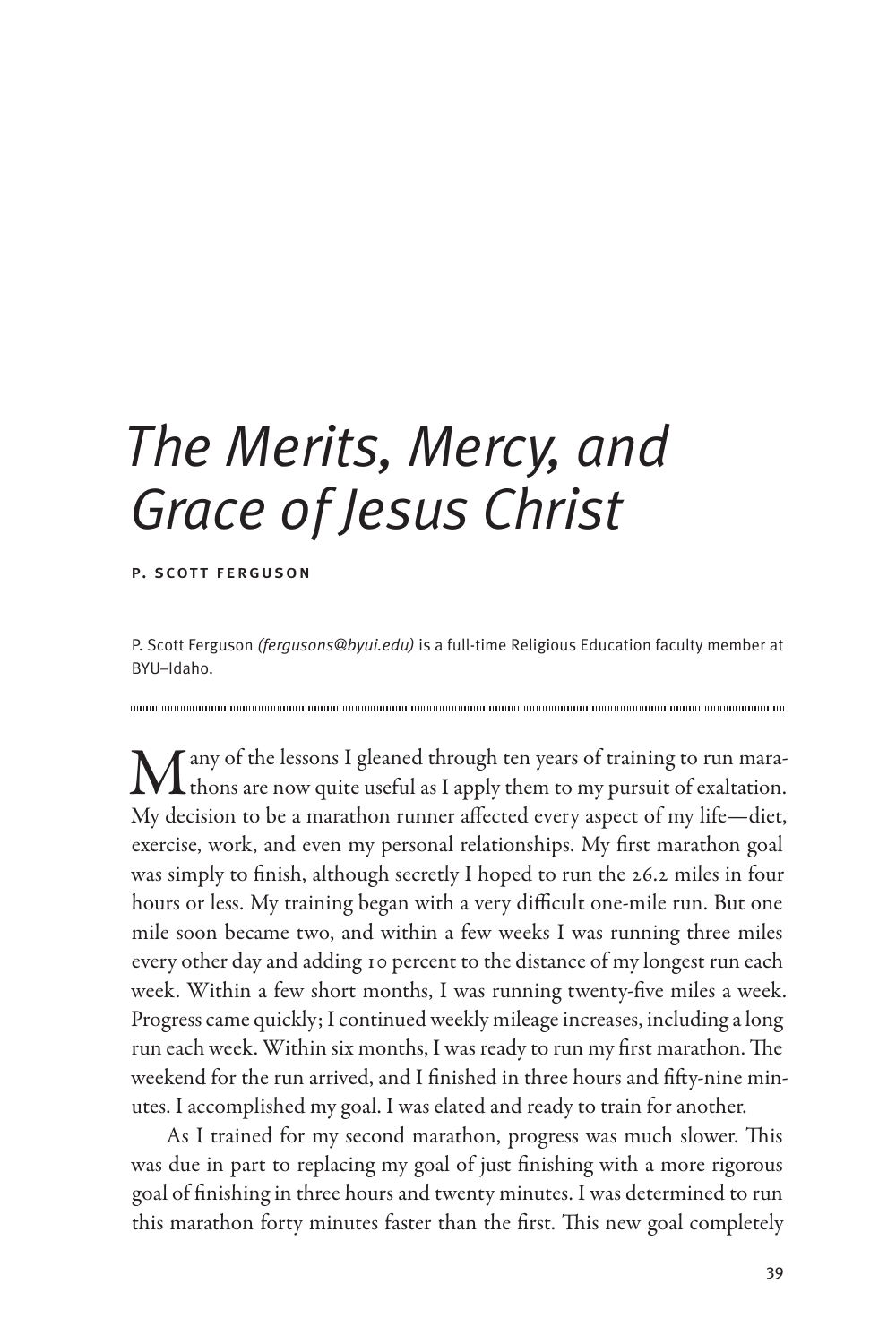changed the dynamics of my training, placing me in competition with myself. In addition to doubling weekly mileage, my new goal required speed and hill training. More than once I questioned if it was worth all the effort. With the first goal of just finishing, training injuries were not a problem. But the more I focused on speed training and increasing endurance by running hills, the more I struggled with injuries like pulled hamstrings and stress fractures. Increasing weekly mileage, speed training, and healing from injuries all contributed to slower progress. To be a competitive marathoner required commitment, devotion, and hard work. There was no reprieve to training.

As I reflect on my days of training for marathons, I see powerful corollaries to our quest for exaltation. The lofty goal of obtaining exaltation requires consistent, faithful effort. It isn't enough to run the race for exaltation with a goal just to finish. We must focus on the quality of the daily run. There is no question that running to finish is part of the program, and there are many days of our mortal experience when we go to bed grateful for having just finished the day. But as we progress in our training, we move from the goal of trying to finish to the goal of finishing well. While perfection is a worthy goal, we should remember it is also a process that requires patience and training. In the Sermon on the Mount, the Savior taught, "Be ye therefore perfect, even as your Father which is in heaven is perfect" (Matthew 5:48). The Greek word from which *perfect* is translated means "complete, finished, and fully developed" (Matthew 5:48, note). I sense a process in the words *complete*, *finished*, and *fully developed*.

Other similarities exist between training for a marathon and running the race for exaltation. Training the body to run a marathon takes commitment, hard work, and consistent effort. In the early stages of training for a marathon, results come quickly. The new runner sees immediate results of increased weekly mileage, faster miles, and longer distances. But soon there comes a point where visible results taper off as training expectations increase. The new member has access to the blessings of the Holy Ghost, priesthood, living prophets, and new scripture. As these gifts are received and magnified, expectations change. The focus now shifts to preparation for greater covenants and blessings found only in holy temples—the spiritual equivalent of hill and speed training—a more rigorous training indeed.

As expectations increase, we find ourselves nursing injuries before unknown. The need to just live a good life has been replaced with sacrifice and consecration. Before long, things can begin to feel a bit overwhelming. In the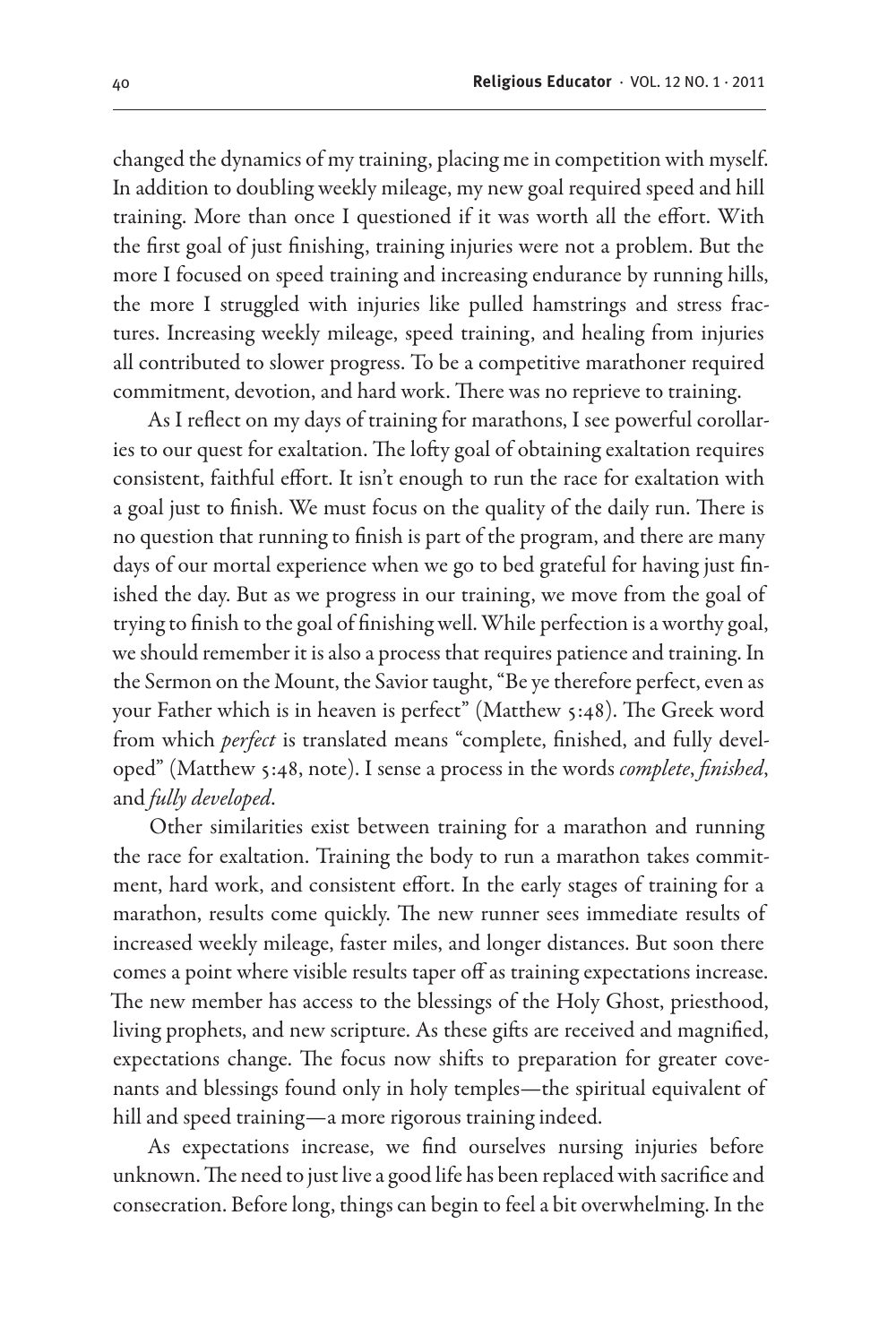early stages, our enthusiasm and excitement are often evident as we embrace gospel commitments found in new callings, serving missions, attending the temple, and many other church assignments. Early in our training, we discover gifts of the Spirit previously unknown, and evidence mounts that those gifts are at work in our lives.

By contrast, the longtime member who is enduring to the end may feel overwhelmed, burdened with injuries, and discouraged with the hard work of seeking his or her spiritual best. This paper is written to those of us who feel we are seeing smaller gains as we increasingly put forth greater effort to obtain exaltation. The Lord is committed to our success, as he said to Abraham: "There is nothing that the Lord thy God shall take in his heart to do but what he will do it" (Abraham 3:17).



## Greg K. Olsen, © 1990 Greg K. Olsen, © 1990

Christ's fulness of glory and his merits, mercy, and grace create a divine tandem that uniquely qualifies him to show us the way.

#### **Christ Is Our Mentor**

We have direct access to a loving Savior who wants us to succeed. Lehi taught his sons, "There is no flesh that can dwell in the presence of God, save it be through the *merits*, and *mercy*, and *grace* of the Holy Messiah" (2 Nephi 2:8; emphasis added). Through these gifts we overcome our fallen natures, sin, temptation, and the devil. Through consistent training and awareness and appreciation for our incremental gains, we *can* eventually overcome. With Christ as our mentor, we can do it!

When feeling discouraged, we need to trust the one who does know and guides our training—Jesus, our perfect mentor. He was not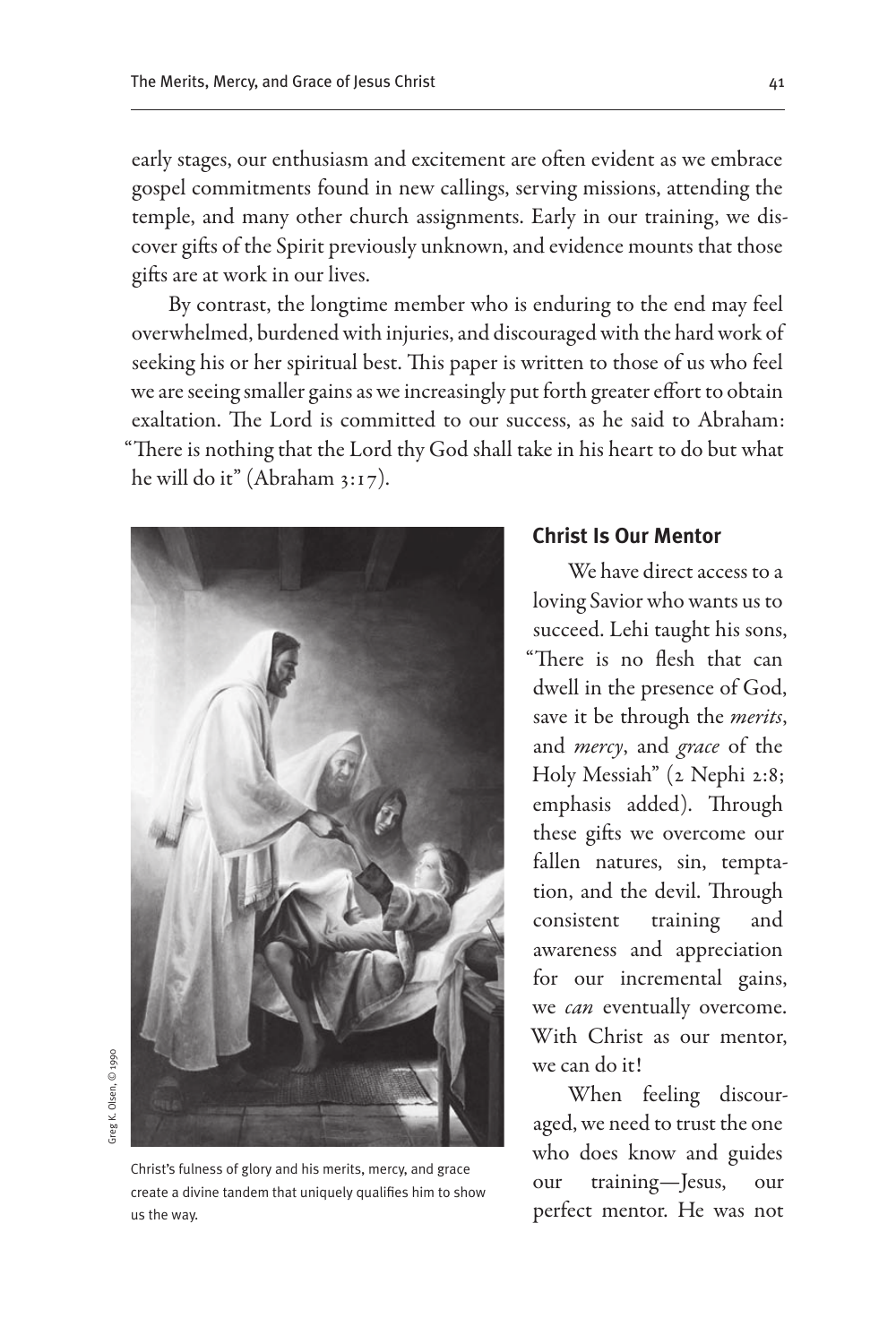exempt from the conditioning required of each of us (see Hebrews 4:15). There were no shortcuts for him because he is the Son of God. From the Doctrine and Covenants we learn that Christ "received not of the fulness at first, but continued from grace to grace, until he received a fulness" (D&C 93:11).

He endured adversity and affliction perfectly according to his great capacity (see Mosiah 3:7;  $15:1-5$ ; Alma 7:11-14). As a result, he is able to mentor each of us perfectly because he knows our weakness and can show us how to gain strength (see Ether 12:27). Ultimately, he desires that we become like him (see 3 Nephi 27:27). If Christ obtained his fulness by progressing from grace to grace, can we expect to do so any differently? His fulness of glory and his merits, mercy, and grace create a divine tandem that uniquely qualifies him to show us the way. He is our personal mentor at each interval, mile, success, and defeat. Elder Jeffrey R. Holland taught: "He knows that because He has suffered 'pains and afflictions and temptations of every kind . . . that he may know . . . how to succor his people according to their infirmities' (Alma 7:11-12). *To succor* means 'to run to' . . . Christ will run to us, and is running even now, if we will but receive the extended arm of His mercy. When we stagger or stumble, He is there to steady and strengthen us. In the end He is there to save us, and for all this He gave His life."<sup>1</sup>

#### **Eternal Life Is Possible through the Atonement of Jesus Christ**

Overcoming our infirmities in order to be fully finished and fitted for exaltation requires a trimming down of the natural man. Speaking of the eternal exercise required to accomplish this trimming down, Elder Neal A. Maxwell observed: "Putting off the natural man . . . involves some arduous isometrics the old man working against the new spiritual man. That natural man, as you know, will not go quietly or easily."2 These "arduous isometrics" constitute the training required for eternity.

The divine trio of Christ's merits, mercy, and grace enables humankind to condition and train for eternal life. Without his saving grace there is no agency, mortality, or salvation. In a real sense, we literally are saved by grace. Christ taught, "I am the vine, ye are the branches: . . . *without me ye can do nothing*" (John 15:5; emphasis added). Without Christ there is no opportunity for conditioning at all. And yet we are expected to train. Nephi declared, "We know that it is by grace that we are saved, *after all we can do*" (2 Nephi 25:23; emphasis added). Even so, our best efforts are possible only through Christ's saving grace; without him we are powerless. Indeed, it is through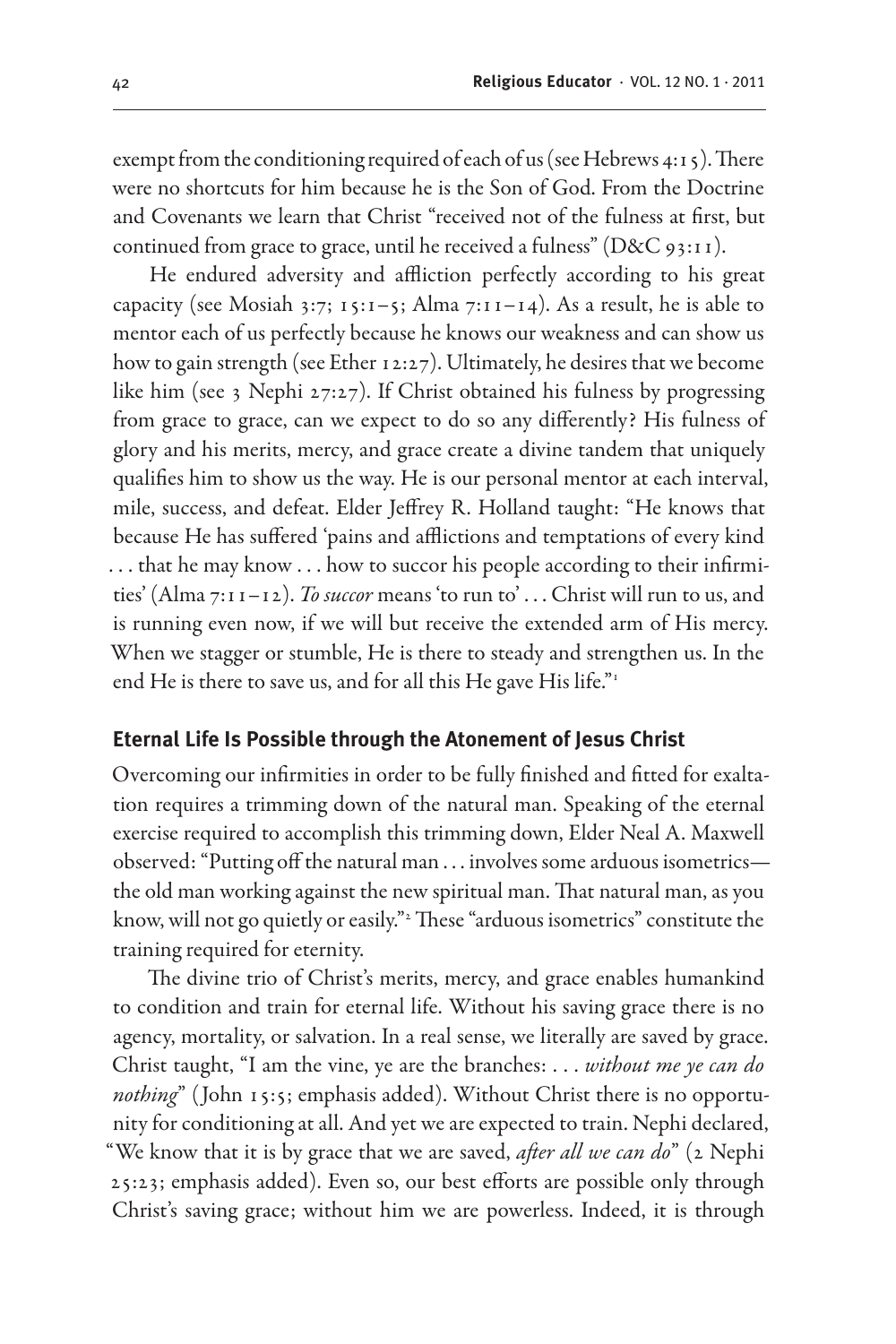Christ's perfect life, culminating at Gethsemane and Golgotha that we are even able to do anything at all. Our willingness to access his perfect contribution constitutes our effort. Christ's contribution of merits, mercy, and grace makes exaltation possible (see diagram below).



What about those who are unwilling to try? Even in their present inclination to sin and discouragement at any efforts to train, Christ offers his grace: "If ye will come unto me ye shall have eternal life. Behold, mine arm of mercy is extended towards you, and whosoever will come, him will I receive" (3 Nephi 9:14). Christ ran the perfect race, and now the great trainer watches as many refuse to try. But he never stops inviting. Does this imply that we may resist his pleas without consequence? Certainly not. Agency dictates our complete sovereignty to choose to train for exaltation or to settle for something much less. Even when the ability to run or train vigorously is diminished, he simply says, "Hey, let's go for a walk."

#### **Merits, Mercy, and Grace**

What are we referring to when we talk about the merits, mercy, and grace of Jesus Christ? Is the phrase "merits, mercy, and grace" a Hebrew phrase coined by Lehi to capture the essence of the Atonement, or is this phrase referring to three separate processes at work that comprise the Atonement? Are Christ's merits, mercy, and grace distinct from one another? Are Christ's merits and mercy prerequisites to his grace? I propose that the merits, mercy, and grace of Christ are three distinct elements of the Savior's power. His merits and mercy comprise his *saving and redeeming grace* and are primarily concerned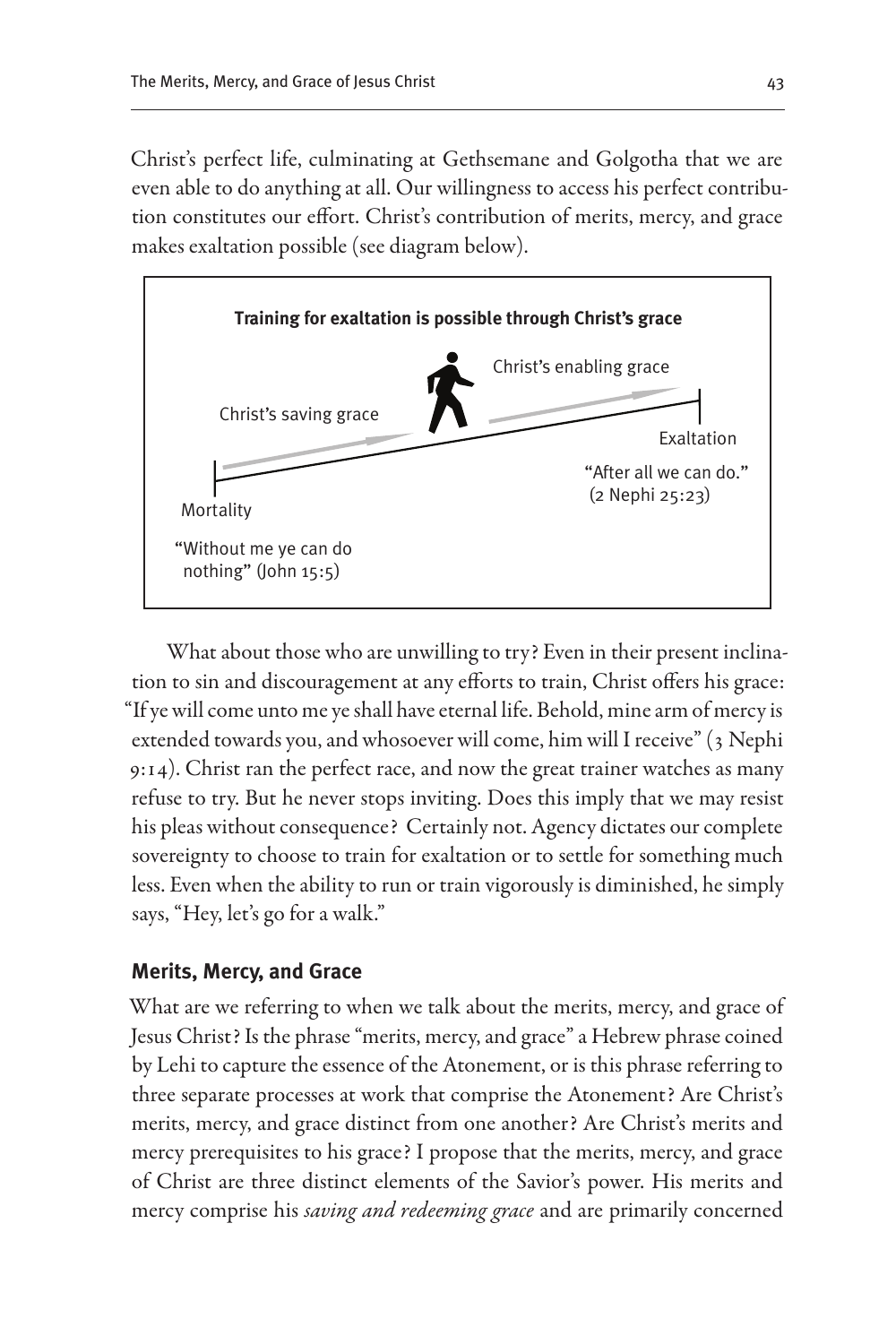with the justification and redemption of mankind—"And we know that justification through the grace of our Lord and Savior Jesus Christ is just and true" (D&C 20:30). His *enabling grace* makes possible sanctification and exaltation—"And we know also, that sanctification through the grace of our Lord and Savior Jesus Christ is just and true" (D&C 20:31). Indeed, our ultimate goal is to be sanctified like God through the grace of his Son, Jesus Christ. We must be enabled to keep going, keep trying, keep seeking and reaching, to eventually possess a divine nature. Through the merits, mercy, and grace of Jesus Christ, all of us may be saved. Let's look a little deeper at each of these three facets of the Atonement.

#### **Christ's Merits—Suffering, Death, Blood, Sinless Life**

Christ is our judge, advocate, and intermediary with the Father (see 2 Nephi 2:27–28; Hebrews 8:6). Because "all have sinned, and come short of the glory of God" (Romans 3:23), there is an ongoing need for reconciliation between us and our Father. It is to the great Mediator that we look for representation. We are warmed by Christ's plea to the Father in our behalf: "Listen to him who is the advocate with the Father, who is pleading your cause before him—Saying: Father, behold the sufferings and death of him who did no sin, in whom thou wast well pleased; behold the blood of thy Son which was shed"  $(D&C_4$ 5:3–4).

From these verses it is easy to visualize councils on high where matters concerning this earth are continually discussed and resolved. Ultimately all matters concerning this earth will be decided by the Father (see John 8:28; John 13:3). Defending our cause in these councils is our advocate to the Father, our Savior, Jesus Christ. His defense on our behalf does not consist of the collective good of our Father's children, for justice would require a similar list of misdeeds as well. Rather, in the modest third person, Christ declares his righteousness (see Romans  $3:25-26$ ) as he pleads our cause. Christ's sinless life, selfless sufferings, and death compose his defense in our behalf. We should note by contrast, it is a selfish Satan who dissuades us from calling upon Christ's merits, wanting us to be declared guilty and face the cold justice of the law. In celestial courts, Christ's merits, not ours, save us.

Training for a marathon is an individual effort. By contrast, training for exaltation is a team effort—achievable only in and through Christ. Unlike training for a marathon where hard work and excellent training produce desired results, our very best efforts will fall short of what is required to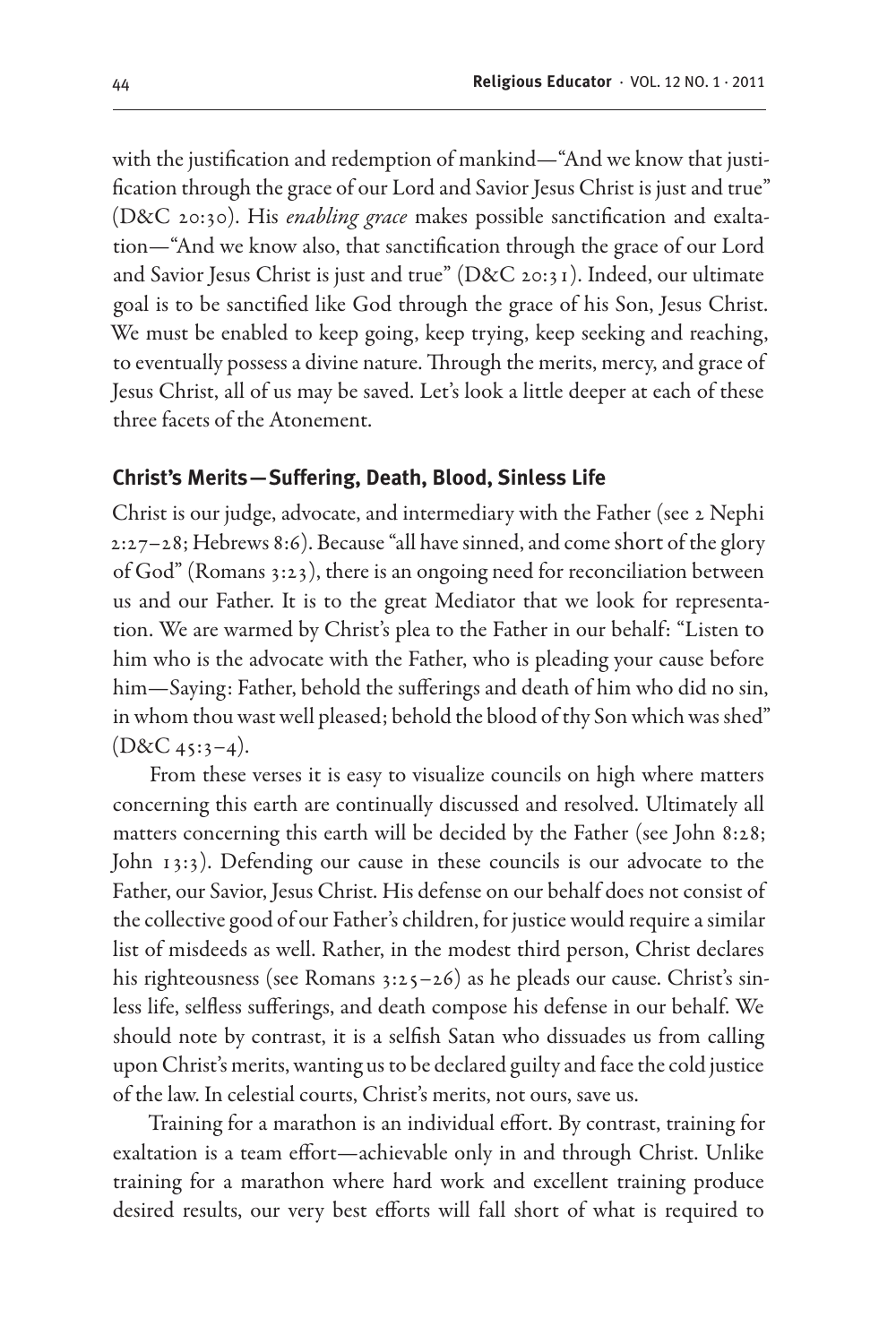*The Greatest of All*, Del Parson, courtesy of Church History Museum.



It is through Christ's suffering that we find joy when the eternal consequences of the law would dictate otherwise.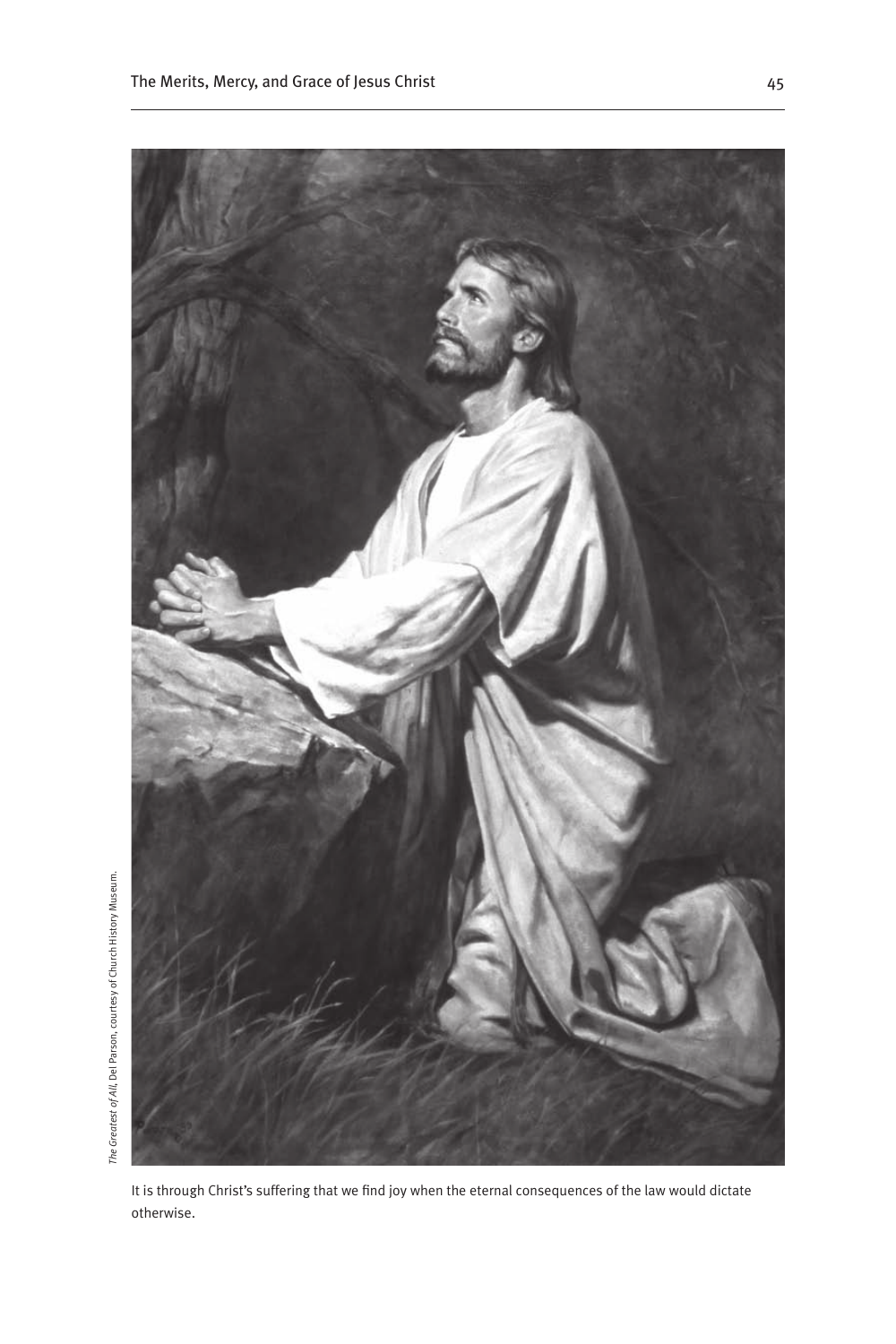satisfy the demands of justice, as Aaron exclaimed: "Since man had fallen he could not merit anything of himself " (Alma 22:14). And Nephi observes that any progress we do make in our training is not of our own doing: "Ye have not come thus far save it were by the word of Christ with unshaken faith in him, relying wholly upon the merits of him who is mighty to save" (2 Nephi 31:19). Our finest performances in training for eternity are marred by our failings and injuries. Christ's sinless life and perfect Atonement constitute his merits which are mighty to save.

#### **Christ's Mercy**

The law is just and unyielding. Alma reminds us, "There must be an atonement made, or else all mankind must unavoidably perish" (Alma 34:9). Lehi taught his sons, "The law is given unto men. And by the law no flesh is justified; or, by the law men are cut off"  $(2 \text{ Nephi } 2:5)$ . We know that disobedience to the law brings heartache, sorrow, and death. Between our present inability to obey the law fully and our desire for joy resides Christ's mercy for the repentant sinner. Christ lived the law perfectly so that he could atone for our sins, thus making joy possible. It is through Christ's suffering that we find joy when the eternal consequences of the law would dictate otherwise. He paid the price of sin and broken laws, and he extends his mercy to each of us by allowing his sacrifice to cover our shortcomings, if we repent.

Through sincere repentance, we are reconciled to the Father, but such reconciliation does not pay for the injuries that result from breaking the law. We are never better off for sinning. Only Christ through the Atonement can make right what we have broken and cannot fix.3 Our training for exaltation will inevitably result in disobedience and injuries. And to a degree, this is what mortality is all about—using our agency to learn how to act appropriately and become Christlike. In our first estate we qualified for the opportunity to come to earth, receive a body, and experience mortality. Having succeeded in our "first lessons" in the world of spirits (see D&C 138:55–56) and having been taught by perfect parents, we are now prepared to receive the *last lessons* of the second, or mortal, estate. The celestial classroom has been downgraded to an imperfect telestial classroom, and perfectly consistent heavenly parents have been replaced with inconsistent mortal parents. This change of venue allows for unique hands-on training where veiled memories of premortal accomplishment and preparation must now compete with inyour-face mortal moments that grow out of our carnal, sensual, and devilish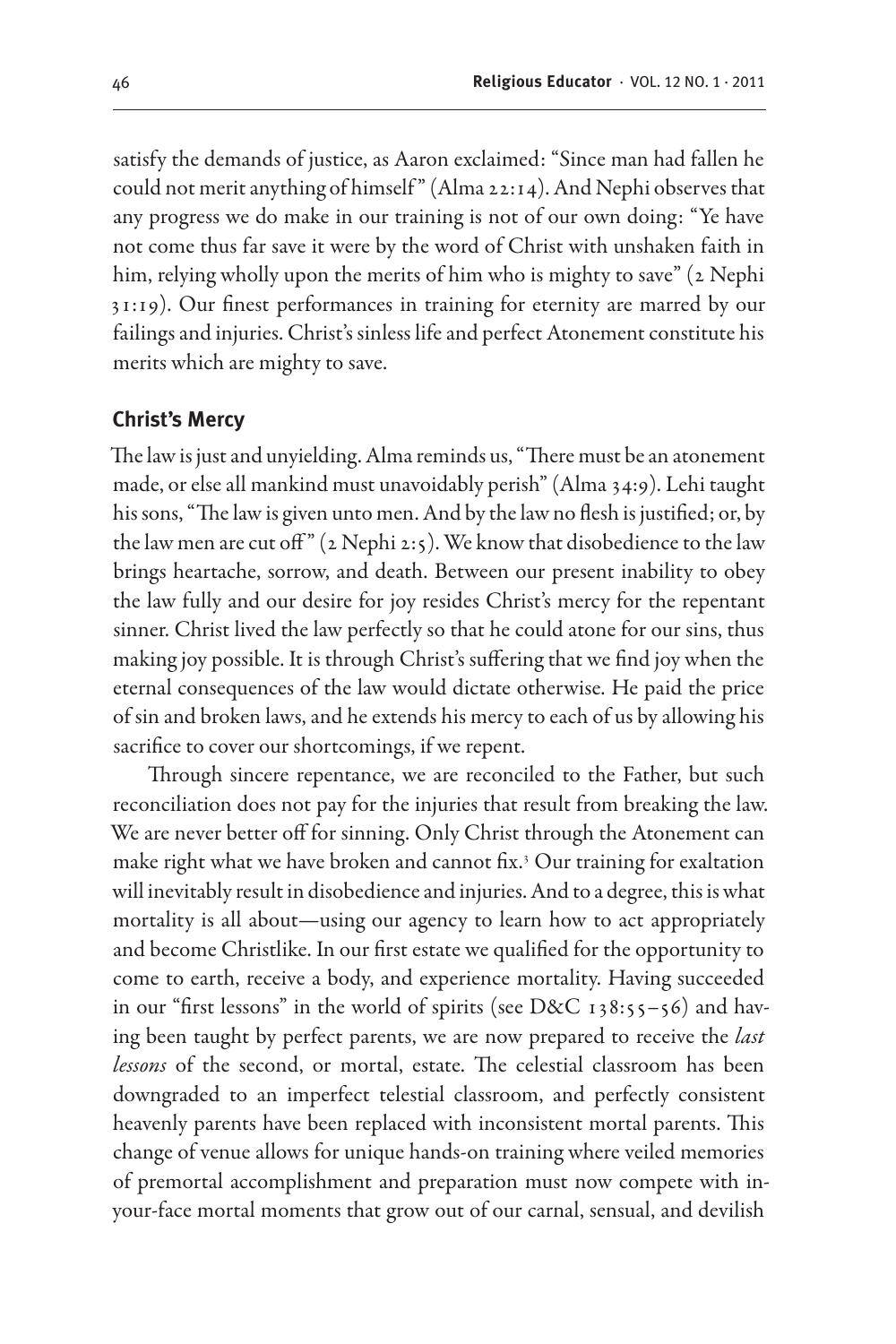natures. Through the combined efforts and mercy of the Godhead, memories are enlarged and we are reminded, taught, and encouraged to live "a more excellent way" (1 Corinthians 12:31). "But the Comforter, which is the Holy Ghost, whom the Father will send in my name, he shall teach you all things, and bring all things to your remembrance, whatsoever I have said unto you" ( John 14:26).

Christ's mercy heals the injustices of mortality. A large part of our training consists of being taught through injuries that result from the injustices of others and the injustices of mortality—the "arduous isometrics" of practicing to live God's law as we conquer the natural man. All of this is done in a hands-on fashion where God's laws and our inability to live them clash in the crucible of justice and law. And yet we must learn to live the law. God's eternal laws will consistently operate regardless of who chooses to live or break them. From the Book of Mormon we read, "There is a God, and he hath created all things, . . . both things to act and things to be acted upon. . . . Wherefore, the Lord God gave unto man that he should act for himself"  $(2$  Nephi 2:14, 16). We must learn to act according to God's law or it will act on us. If it were not for a merciful Redeemer all would be lost, whether we have broken one or all of God's laws.

When the law acts upon us, the result is a training injury. It is through Christ's mercy that our injuries and our souls are healed. The Savior taught during his ministry among the Nephites, "Have ye any that are . . . afflicted in any manner? Bring them hither and I will heal them, for I have compassion upon you; my bowels are filled with mercy" (3 Nephi 17:7).

 Christ negotiates a settlement for each of us, wherein we are allowed the opportunity to continue to prove ourselves—an opportunity that, according to the law, should have expired. The Apostle Paul refers to this extension as justification: Christ "was delivered for our offences, and was raised again for our justification" (Romans 4:25; see also Romans 5:16, 18; D&C 20:30). *Justification*, according to Webster's 1828 dictionary, can be defined as a "remission of sin and absolution from guilt and punishment; or an act of free grace by which God pardons the sinner and accepts him as righteous, on account of the atonement of Christ."4 And because we know we are guilty, we marvel at how Christ pardons or justifies us. Having satisfied the demands of the law, Christ is able to justify us that we might take advantage of his great plan of mercy. Alma notes this plan of *mercy* "could not be brought about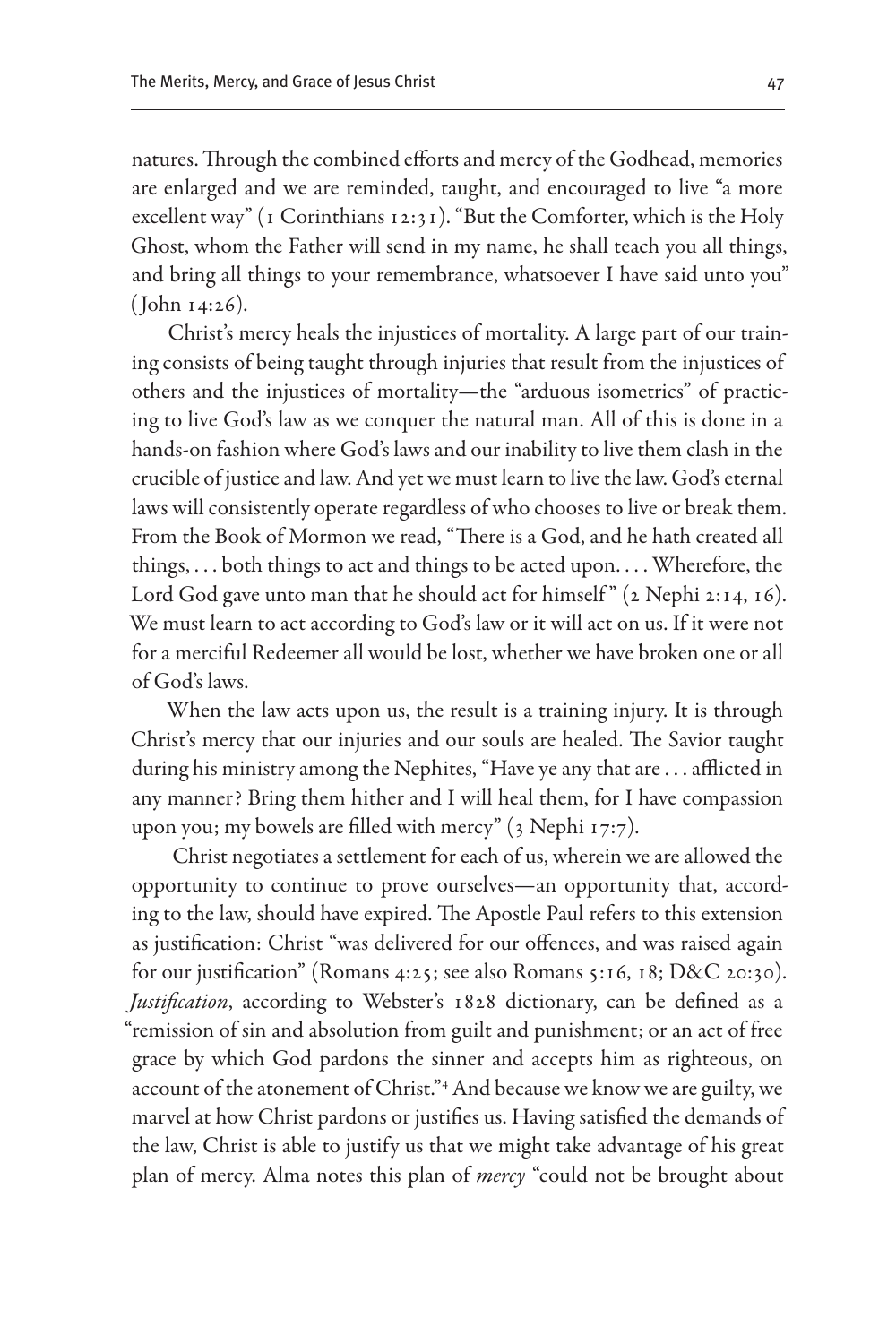except an atonement should be made . . . to appease the demands of justice, that God might be a perfect, just God, and a merciful God also" (Alma 42:15).

But this is not all. Christ's mercy strengthens and rescues each of us when all the forces of evil combine against us. In long-distance runs, one must continually resist the urge to quit running—every muscle in the body cries out in fatigue for relief. Depending on running conditions, the heat or cold can make long runs unbearable. In our struggle to train for eternity, we are enticed by Satan or by the challenges of mortality to quit at each mile marker along the way. Lehi taught his sons, "Wherefore, the Lord God gave unto man that he should act for himself. Wherefore, man could not act for himself save it should be that he was enticed by the one or the other"  $(z \text{ Nephi } z:16)$ . Satan is tempting us to avoid the hard work of training for eternity, but let us not forget that a merciful Christ is also enticing us through the gift of the Holy Ghost to hold on, to persist, to be obedient and persevere.

Exaltation is a challenging goal—a goal we cannot achieve without divine assistance. Too many of us are training for eternity as if it depended on us alone. And yet we have access to a meritorious and merciful Christ who desires to claim us as his own. Moroni observed, "Christ hath . . . claim[ed] of the Father his rights of mercy which he hath upon the children of men . . . . For he hath answered the ends of the law, and he claimeth all those who have faith in him" (Moroni 7:27-28). With the demands of God's justice satisfied, Christ is able to extend his great mercy.

#### **Christ's Grace—the Enabling Power**

As mentioned, all of God's children benefit from Christ's saving grace. Earth life is possible because of Christ's grace. All men experience this gift to a degree because all men will be resurrected. But there is another aspect of grace that provides "strength and assistance to do good works that they otherwise would not be able to maintain if left to their own means. This grace is an enabling power that allows men and women to lay hold on eternal life and exaltation after they have expended their own best efforts."5

With a solid base of training, we are now ready to introduce the spiritual equivalents of speed work and hill training. These two elements of our training are designed to take us to levels previously unknown to the amateur marathoner. We are desirous of running with those who are seeking eternal life. This training is especially difficult and requires someone who has run at this level of competition to help us condition. Being perfectly obedient, Jesus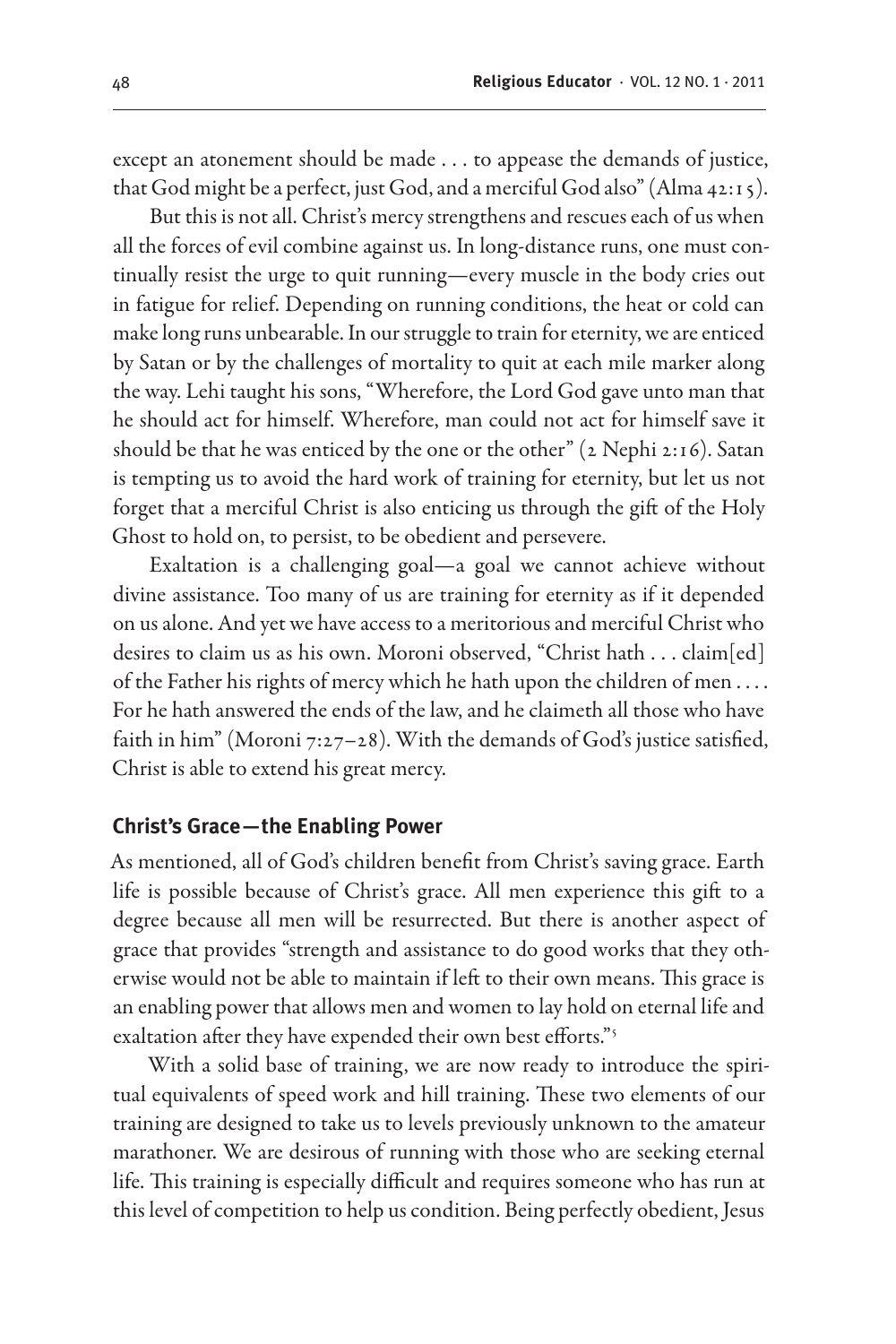"received all power, both in heaven and on earth" (D&C 93:17) and is the one to whom we turn. We may be tempted at times to conclude that Jesus was perfect *because* he received a fullness as the Only Begotten Son of the Father; however, scripture indicates otherwise: "He received not of the fulness at first, but continued from grace to grace, until he received a fulness" (D&C 93:13). He desires to share the fullness of the Father's glory with all those who believe on his name (see John 17). He does this through his enabling power, which is aimed specifically at strengthening and equipping us to do good works that are beyond our capacity to do on our own.

By drawing upon this enabling power, we cross over into the final frontier of mortal imperfection—acquiring a new disposition and becoming a Saint. This comprises the most difficult stage of our training for eternity—changing personalities and dispositions that seem to define who we are or provide our uniqueness. These characteristics constitute that part of the natural man that "will not go quietly or easily." By seeking to be enabled and yielding to Christ's grace, we can tackle such an ominous task. King Benjamin taught his people, "For the natural man is an enemy to God . . . unless he yields to the enticings of the Holy Spirit . . . and becometh a saint through the atonement of Christ the Lord, and becometh as a child, submissive, meek, humble, patient, full of love, willing to submit to all things" (Mosiah 3:19). Elder David A. Bednar observed:

The gospel of Jesus Christ encompasses much more than avoiding, overcoming, and being cleansed from sin and the bad influences in our lives; it also essentially entails doing good, being good, and becoming better. Repenting of our sins and seeking forgiveness are spiritually necessary, and we must always do so. But remission of sin is not the only or even the ultimate purpose of the gospel. To have our hearts changed by the Holy Spirit such that "we have no more disposition to do evil, but to do good continually" (Mosiah 5:2), as did King Benjamin's people, is the covenant responsibility we have accepted. This mighty change is not simply the result of working harder or developing greater individual discipline. Rather, it is the consequence of a fundamental change in our desires, our motives, and our natures made possible through the Atonement of Christ the Lord. Our spiritual purpose is to overcome both sin and the desire to sin, both the taint and the tyranny of sin.<sup>6</sup>

While Christ's merits and mercy make possible forgiveness of sins, it is the enabling power of the Atonement that makes possible our overcoming the desire for sin—this constitutes the speed and hill training. Those who endure the more rigorous training qualify for exaltation. The Prophet Joseph Smith observed of those who are exalted: "These are they who are just[ified] men made perfect through Jesus the mediator of the new covenant, who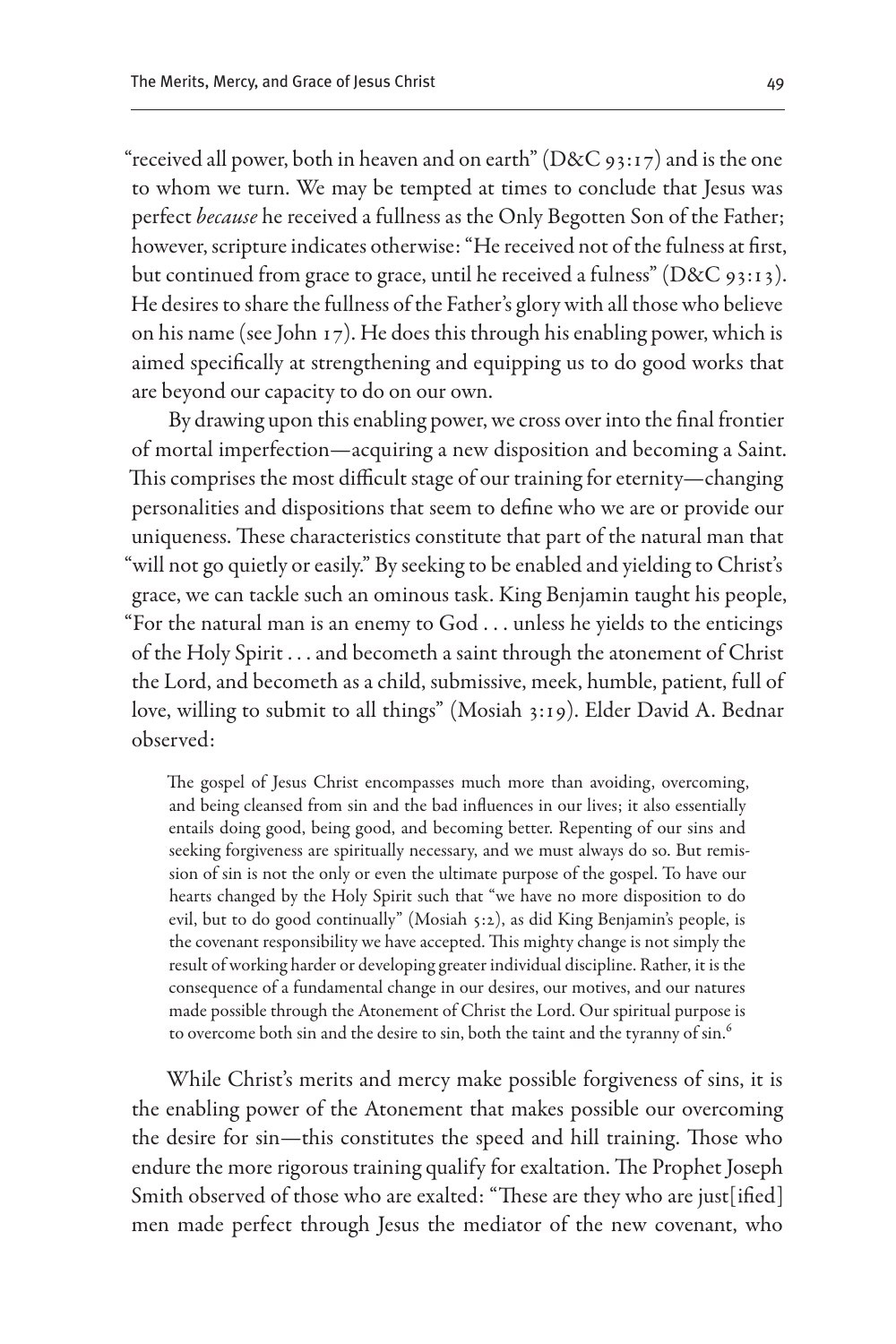wrought out this perfect atonement through the shedding of his own blood" (D&C 76:69).

We access Christ's merits, mercy, and grace by drinking deeply and frequently from the living water of the Atonement. Only the living water quenches the thirsts of mortality. To the woman at the well, he said: "Whosoever drinketh of the water that I shall give him shall never thirst; but [it] shall be in him a well of water springing up into everlasting life" (John 4:14). As we drink the living water by opening ourselves to his merits and mercy, we find redemption from sin. As we drink the living water of his grace, we lose our desire for sin and find sanctification. And whether we drink occasionally or ten thousand times, we must continue to drink until the desire for sin is gone. Unlike the mortal tendency to keep track of the injustices we endure, our merciful Christ seems only to care that we drink and drink often. It is through Christ's *merits and mercy* we are able to drink the living water; it is through his *grace* that we are able to drink often and deeply, until the "taint and tyranny of sin" are gone.

#### **Coming Full Circle**

Christ's merits, mercy, and enabling grace combine to create the perfect training regimen for mankind to be saved in the kingdom of God. His merits of suffering, death, and a sinless life qualify him for eternal life but offer us only the *hope* of eternal life. Partaking of his merits and mercy alone is akin to saying "sorry" over and over again for the same weakness but never actually changing. Until saying "sorry" leads to an improvement in behavior and a transformation of desires and dispositions, we will never gain eternal life. The training is difficult and rigorous. Unless we are enabled in our training, we will surely expire. Christ's enabling grace is available to all who tire of saying sorry over and over as they practice again and again. By calling upon his merits, taking full advantage of his mercy, and seeking his enabling grace, we find that he is "mighty to save" (2 Nephi 31:9).

I am now almost twenty years older and twenty pounds heavier and have not trained for a marathon in fifteen years. I have come full circle. I now run each day just to finish well. But finishing well is no longer measured with decreases in overall time, greater weekly mileage, or how long I can run in a single session. All these concerns have been replaced with simply trying to find joy in the training and running of life. I hope one day to echo Paul's reflections to his good friend and colleague, Timothy: "I have fought a good